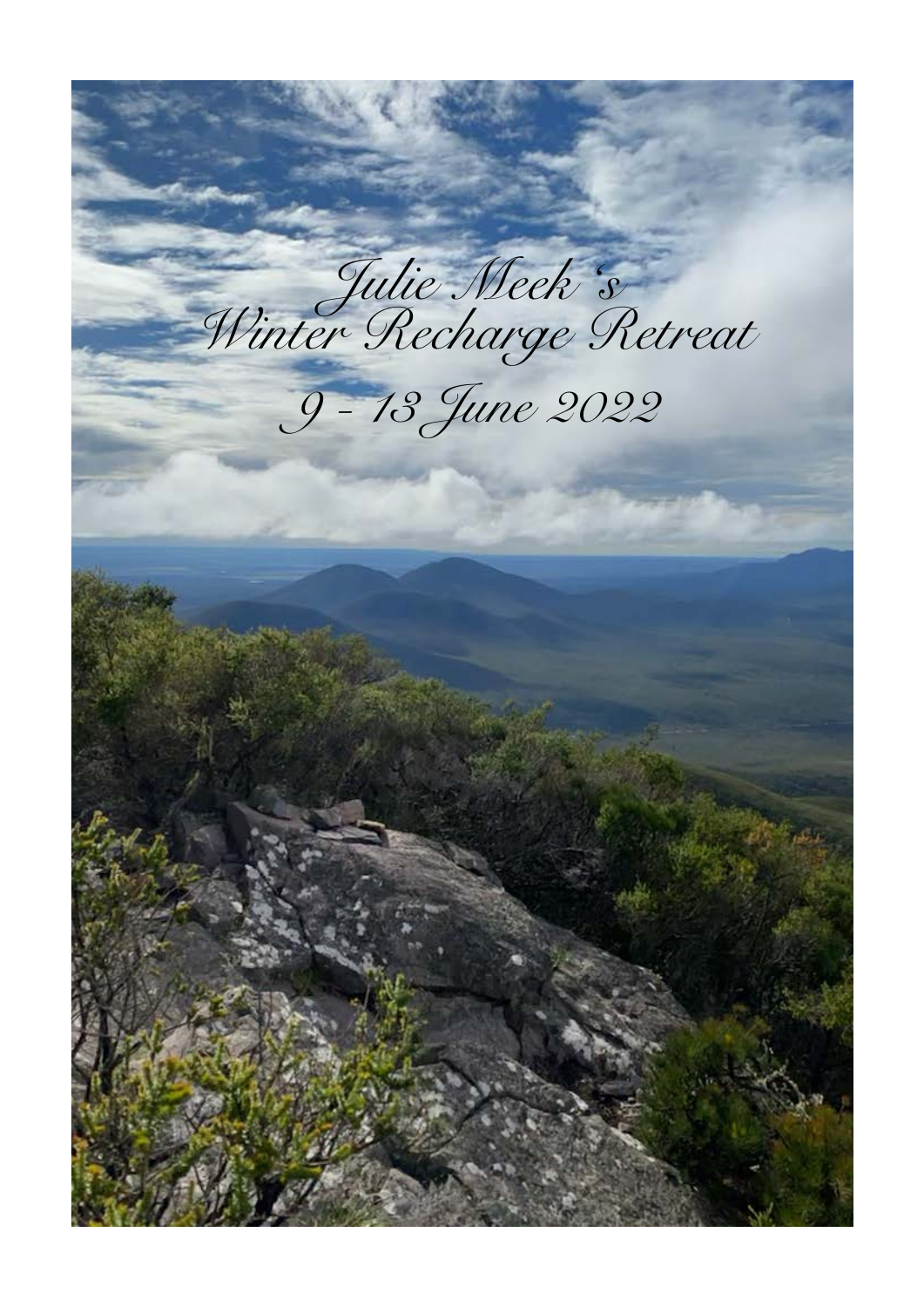

# Living the sweet life

#### *Join Julie Meek and Athanae Lucev for 5 days and 4 nights, in the spectacular Porongurup region of Western Australia.*

Imagine daily walks, nurturing yoga and mindfulness practice.... in addition to locally produced, home made delicious healthy food and local wine. And then, imagine taking the time to read that book or just chill and relax……

### **ABOUT Your Retreat**

We will begin each day with a fresh, healthy breakfast, which is the perfect fuel for our daily walk in the Porongurup National Park. Each day we have the opportunity to experience a new part of the ranges and our walks will take us through stunning granite domes and exhilarating views of the landscape.

Julie has designed this retreat for you to experience a lot with great ease and with plenty of wide, open spaces in the itinerary to relax and/or explore on your own or with others. One fee covers all, which has been outlined in detail below.

This retreat is OPEN TO ALL levels of fitness, health and life experience. We look forward to taking this amazing journey and celebrating the practice of a healthy life with you.

Julie xxxx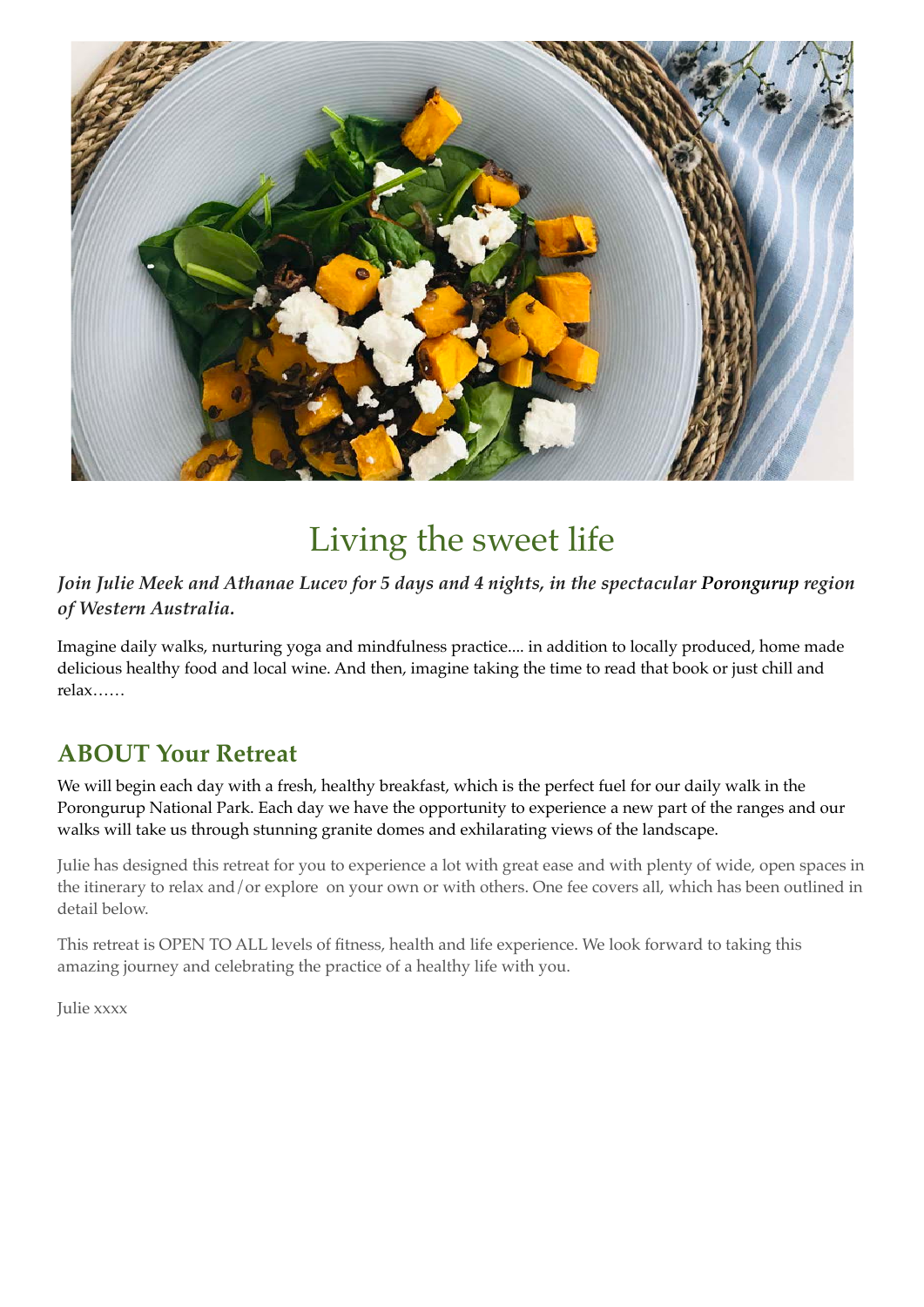

### **Retreat Inclusions**

**In addition to our magical stay at Bolganup Homestead in The Porongarup's, this Winter Recharge Retreat has these fabulous inclusions:** 

- ‣ 4 nights accommodation (including linen and towels) at Bolganup Homestead + all meals and snacks
- $\blacktriangleright$  Home made food created with love by Julie Meek (3 meals/day + snacks + local wine for dinner)
- ‣ Unlimited fruit, water, coffee and tea throughout the day
- ‣ Activities and excursions as listed below

#### **YOGA + meditation**

Through yoga + meditation you will experience an elevated state of creativity and physical vitality to better enjoy the Great Southern region and all of its delights.

#### **NUTRITION + performance + well-being**

Each day, Julie will share a bite sized strategy or tactic that you can weave into your life, to enhance your personal productivity, well-being and performance. You will also be able to gather many recipe ideas and tips as Julie prepares the food. All recipes are provided.

#### **PORONGURUP Walks**

The massive ancient granite domes of Porongurup National Park rise 670 metres, giving extensive views of the landscape, especially from the the Granite Skywalk suspended on Castle Rock. Spectacular walks are ours to discover each day at the retreat.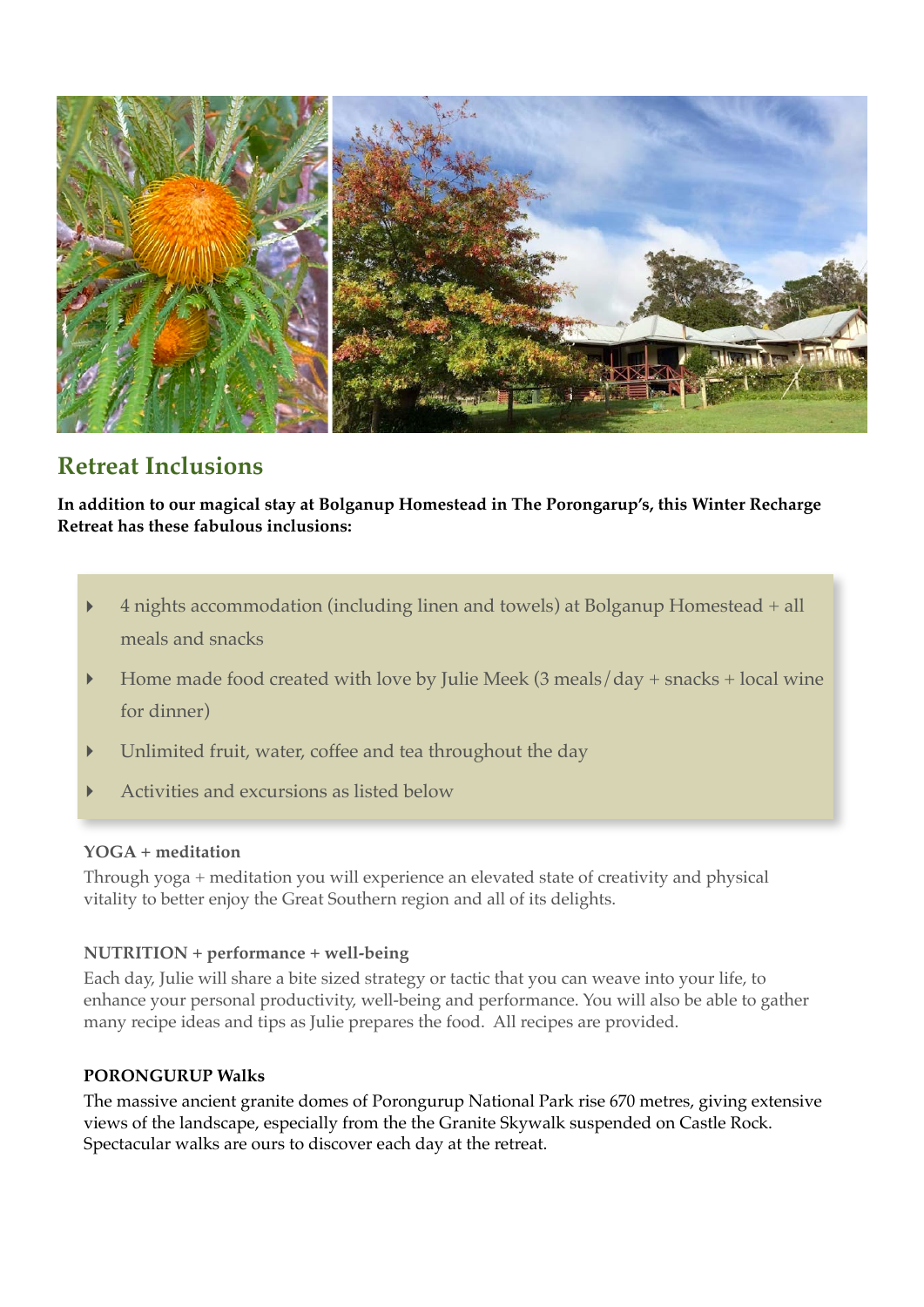

### **Other Inclusions**

- ‣ Use of the WIFI although please note it is patchy
- ‣ Laundry facilities for use by guests

### **Retreat Exclusions**

- ‣ Travel to the Porongarup Ranges
- ‣ Travel insurance
- ‣ Other personal travel related expenses outside of the retreat
- ‣ Other optional excursions or activities not included in the retreat

### **Retreat Investment**

\$1299 inc. GST

## **For further information and to register**

### **email: [retreat@juliemeek.com.au](mailto:retreat@juliemeek.com.au?subject=)**

Upon registration, you will be given all retreat information, packing list and a full itinerary.